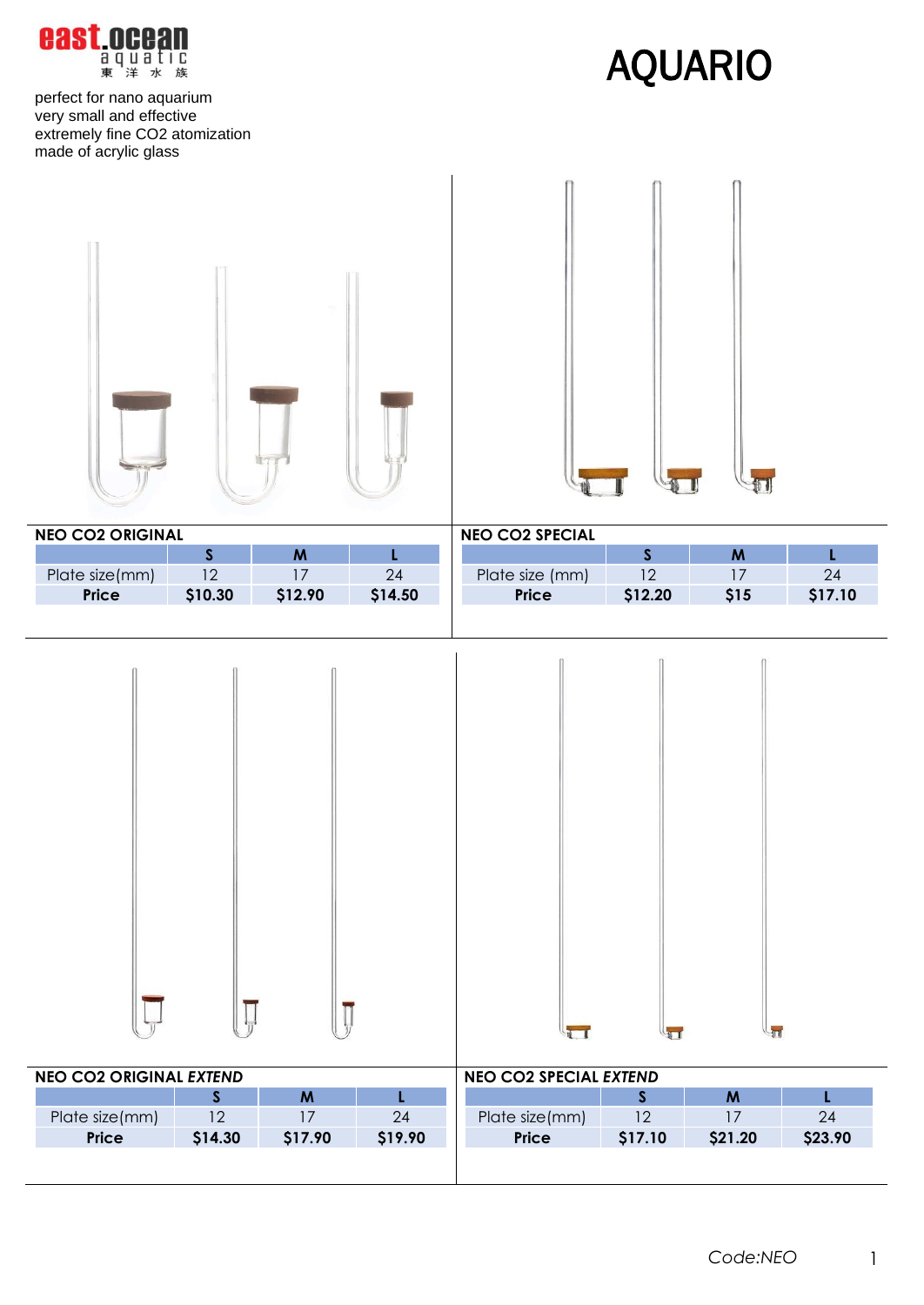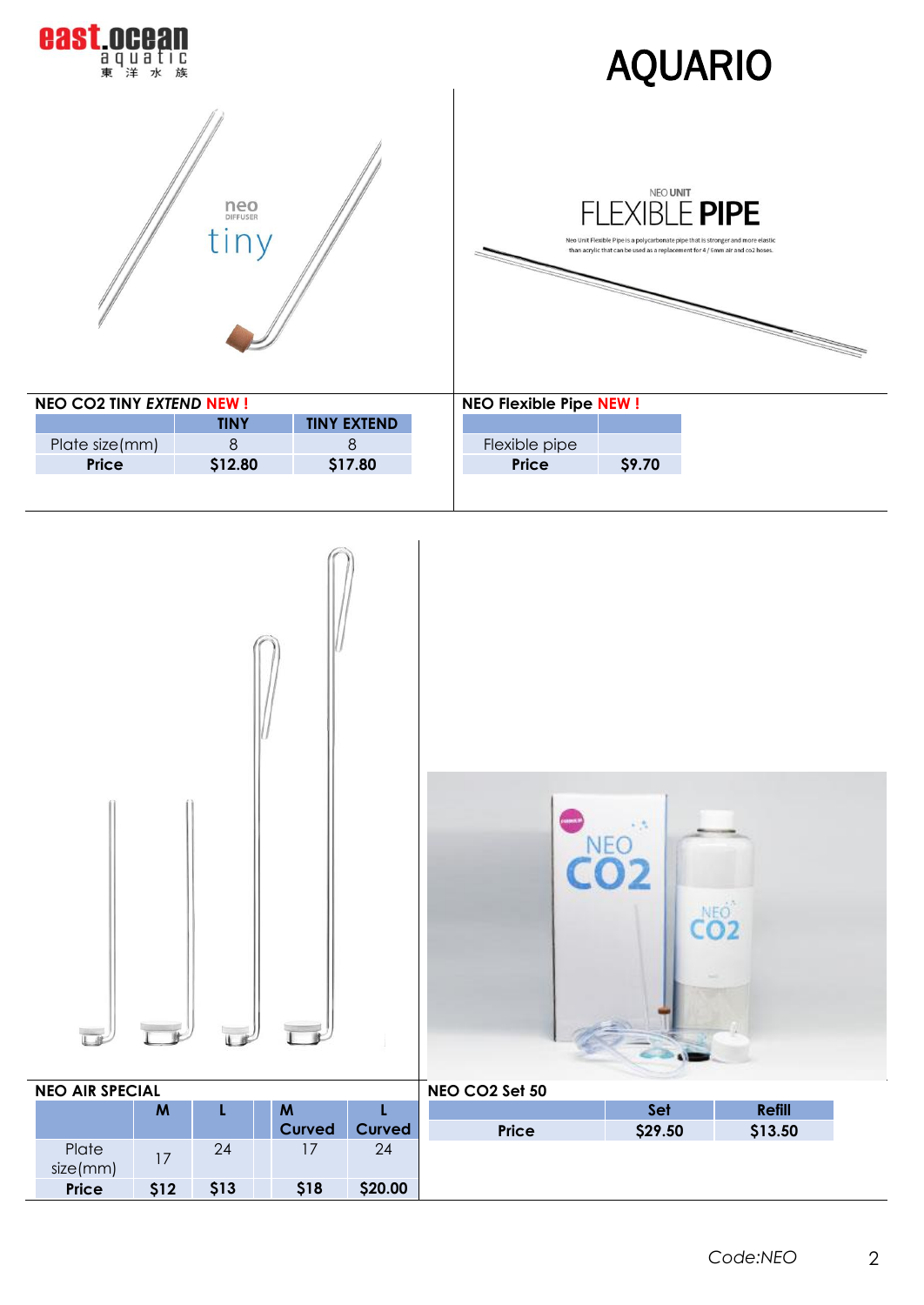

## AQUARIO



#### **NEO PLANTS FERTILIZER NEW !**

TAB:Comprehensive fertilizer to promote rapid growth

STRONG LONG: Promote rapid growth for deep rooted plants and even last longer period of time

|              | IAD | <b>TAB LONG</b> | <b>TAB FE</b>     | <b>ABK</b> |
|--------------|-----|-----------------|-------------------|------------|
| <b>Price</b> |     | - 19            | $\sim$ 1 $\prime$ | 1 V        |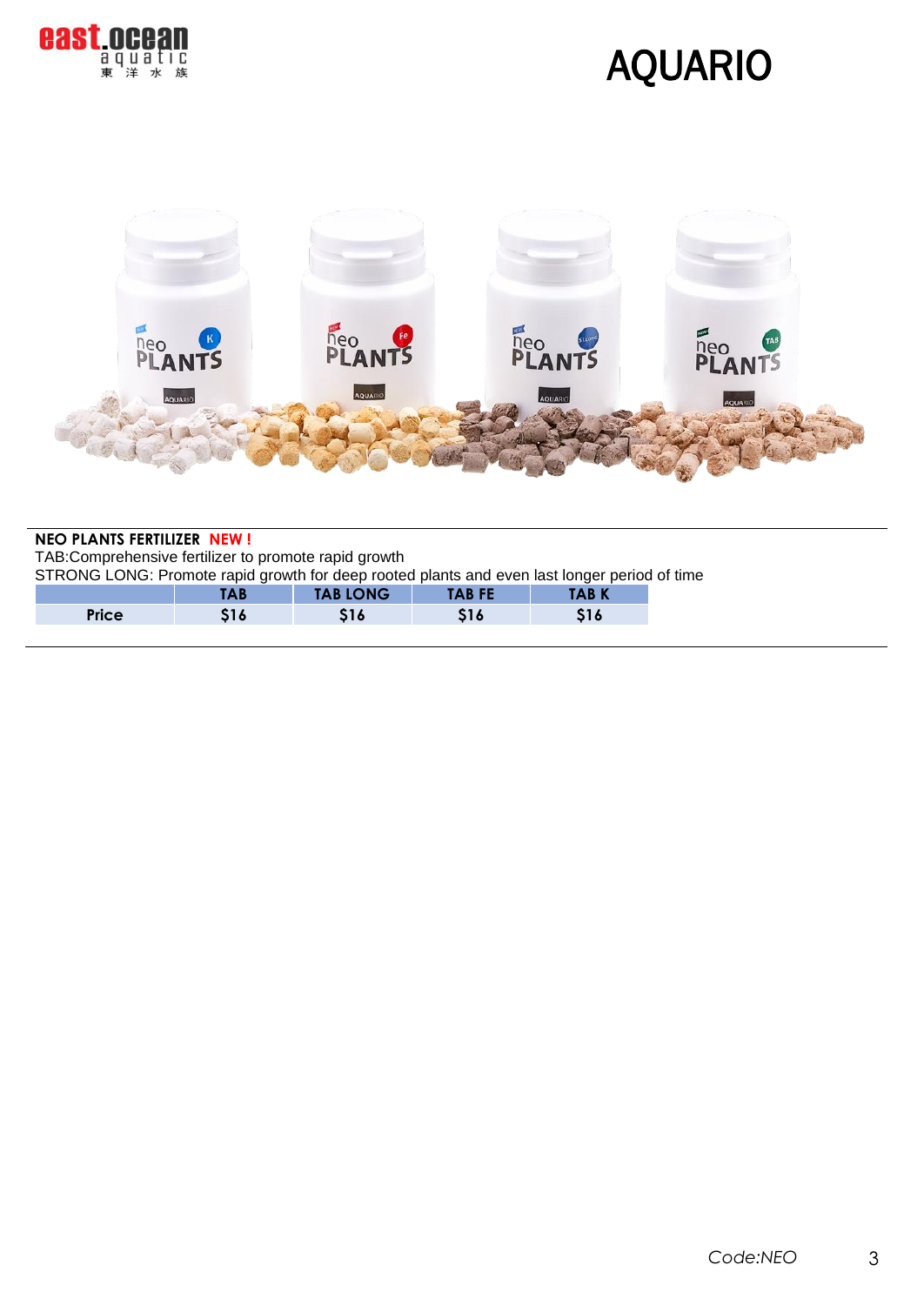

# AQUARIO



|                                                                                                                                                                                                                                                                                                                                                                                                                                                                                                             | 6.5               | 6.5                                                                                                                                                                                                                                        | 6.5<br>7.0<br>ater · Süßw                       | 6.5                                                                                                                                                                                                                                                 | 6.5                              |
|-------------------------------------------------------------------------------------------------------------------------------------------------------------------------------------------------------------------------------------------------------------------------------------------------------------------------------------------------------------------------------------------------------------------------------------------------------------------------------------------------------------|-------------------|--------------------------------------------------------------------------------------------------------------------------------------------------------------------------------------------------------------------------------------------|-------------------------------------------------|-----------------------------------------------------------------------------------------------------------------------------------------------------------------------------------------------------------------------------------------------------|----------------------------------|
| water for test                                                                                                                                                                                                                                                                                                                                                                                                                                                                                              | Neo Media Premium | water for test                                                                                                                                                                                                                             | NEO Media Premium<br><b>SOFT</b>                | water for test                                                                                                                                                                                                                                      | <b>NEO</b> Media<br>Premium HARD |
| <b>PURE</b><br>PURE : not affecting pH                                                                                                                                                                                                                                                                                                                                                                                                                                                                      |                   | SOFT: slightly acid                                                                                                                                                                                                                        |                                                 | HARD : alkali<br>The above test may vary slightly                                                                                                                                                                                                   |                                  |
| (The above test may vary slightly<br>depending on the GH, KH of the water)<br>Most of the filter media on sales have<br>alkaline properties.<br>However, Neo Media Premium PURE is<br>a true neutral filter material and has little<br>effect on pH.<br>Therefore, Neo Media Premium PURE<br>does not raise the pH of a slightly acidic<br>fish tank, and does not lower the pH of a<br>slightly alkaline fish tank.<br>It is suitable for all fish tanks such as<br>aquatic plants, shrimp, South American |                   | (The above test may vary slightly depending<br>on the GH, KH of the water)<br>properties.<br>In this case, the filter media itself can raise<br>the pH in the fish tank.<br>however, Neo Media Premium SOFT has its<br>own slight acidity. | Most of the filter media on sales have alkaline | depending on the GH, KH of the water)<br>Neo Media Premium HARD has the alkaline<br>nature of the product itself.<br>Because it does not lower pH, it is effective<br>in alkaline environments such as cichlids,<br>tanganica, sea fish, and coral. |                                  |

| 962902225<br>neo<br><b>MEDIA</b><br><b>SOFT</b> | <b>Park Scott Scott College</b><br>neo<br>MEDIA<br><b>PURE</b> | <b>COVECTION</b><br>neo<br>MEDIA<br><b>HARD</b> |
|-------------------------------------------------|----------------------------------------------------------------|-------------------------------------------------|
|                                                 |                                                                |                                                 |
| 1 Liber Meak soldky<br>AQUARD<br>- 10           | <b>TLitter</b><br>$-1.5$<br><b>AQUARIO</b><br>19768541         | 7 Diter Weak, Alkaline<br>AQUARIO               |

|             |         | <b>5L</b> | <b>30L</b>   |
|-------------|---------|-----------|--------------|
| <b>PURE</b> | \$15.20 | \$60      | \$312        |
| <b>SOFT</b> | \$17    | \$66.80   | <b>\$348</b> |
| <b>HARD</b> | \$18    | \$65      |              |